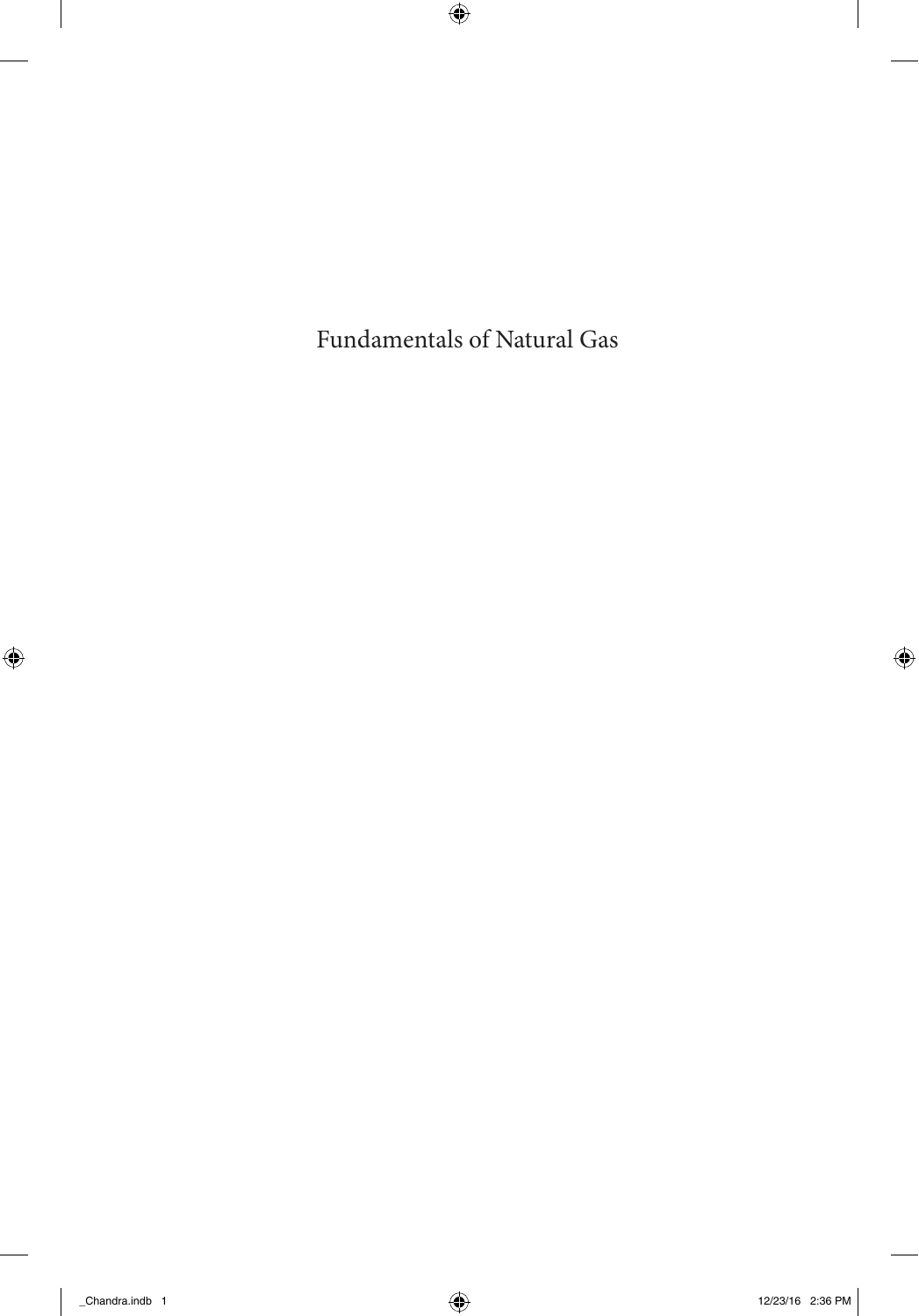## **Contents**

| 1 |                                                           |
|---|-----------------------------------------------------------|
|   |                                                           |
|   |                                                           |
|   |                                                           |
|   |                                                           |
|   |                                                           |
|   |                                                           |
|   |                                                           |
|   |                                                           |
|   |                                                           |
|   |                                                           |
|   |                                                           |
|   |                                                           |
|   |                                                           |
|   |                                                           |
|   | Reasons behind shale gas success in the United States  46 |
|   |                                                           |
|   |                                                           |
|   |                                                           |
|   |                                                           |
|   |                                                           |
|   |                                                           |
|   |                                                           |
|   |                                                           |
|   | LNG chain-upstream and midstream  66                      |
|   |                                                           |
|   |                                                           |
|   |                                                           |

vii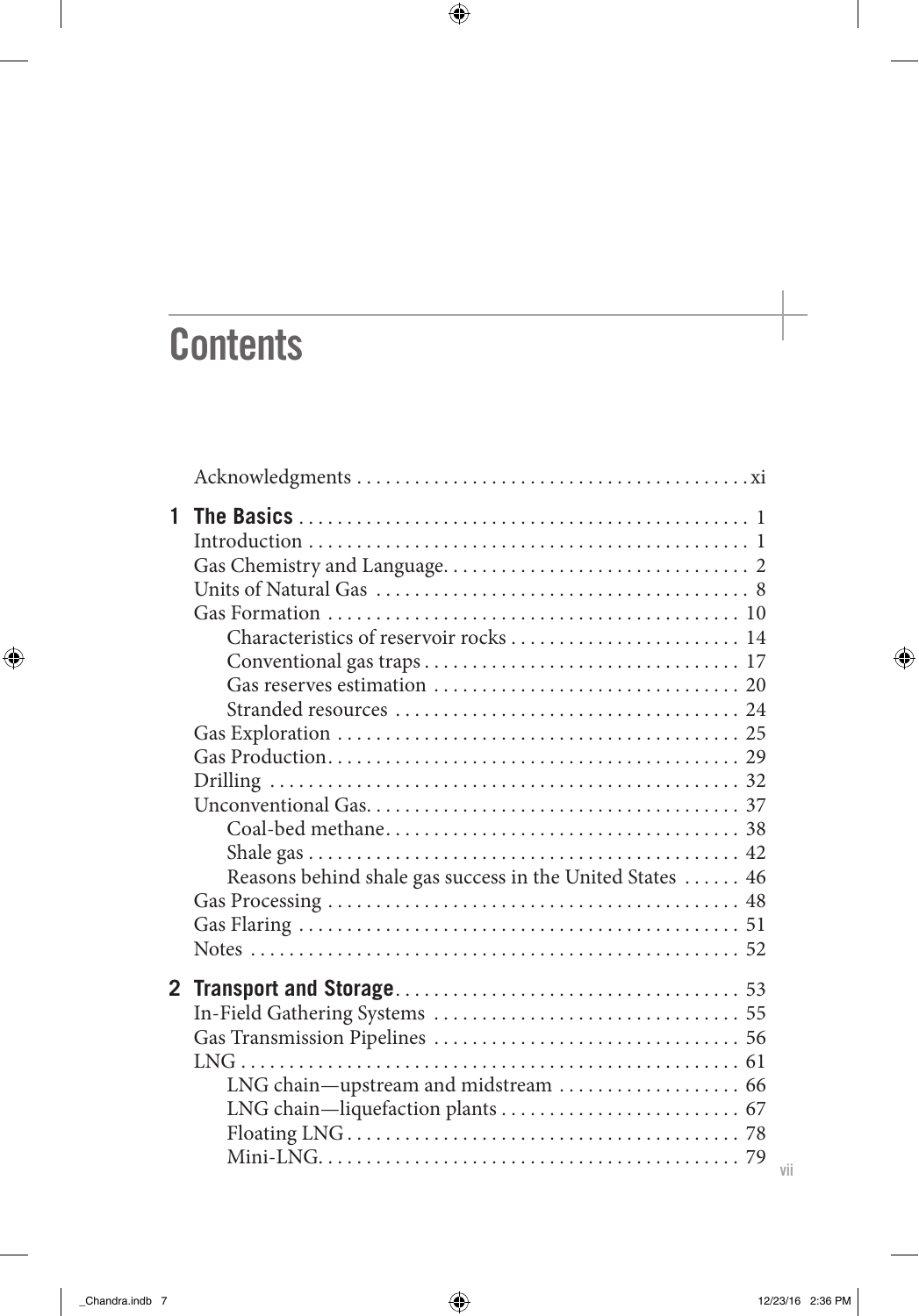|   | LNG chain-regasification terminals 81                    |  |
|---|----------------------------------------------------------|--|
|   | Floating storage and regasification unit 85              |  |
|   |                                                          |  |
|   |                                                          |  |
|   |                                                          |  |
|   |                                                          |  |
|   |                                                          |  |
| 3 |                                                          |  |
|   |                                                          |  |
|   |                                                          |  |
|   | Background on electric power industry 102                |  |
|   |                                                          |  |
|   |                                                          |  |
|   | Calculating plant efficiencies 106                       |  |
|   |                                                          |  |
|   | Coal and gas competition for power generation  107       |  |
|   |                                                          |  |
|   |                                                          |  |
|   |                                                          |  |
|   | Economics and world trade 116                            |  |
|   | Petrochemicals, Steel, and Fertilizer  119               |  |
|   |                                                          |  |
|   |                                                          |  |
|   |                                                          |  |
|   |                                                          |  |
|   |                                                          |  |
|   |                                                          |  |
|   |                                                          |  |
|   |                                                          |  |
|   | Group 2: Prices indexed to substitute energy prices  137 |  |
|   | Group 3: Pure oil-linked pricing  138                    |  |
|   | Group 4: Regulated markets  141                          |  |
|   |                                                          |  |
|   |                                                          |  |
|   | Developing an Asian gas pricing hub  143                 |  |
|   | Growth in short-term and spot trades 144                 |  |
|   | Impact of US LNG on global prices  146                   |  |
|   |                                                          |  |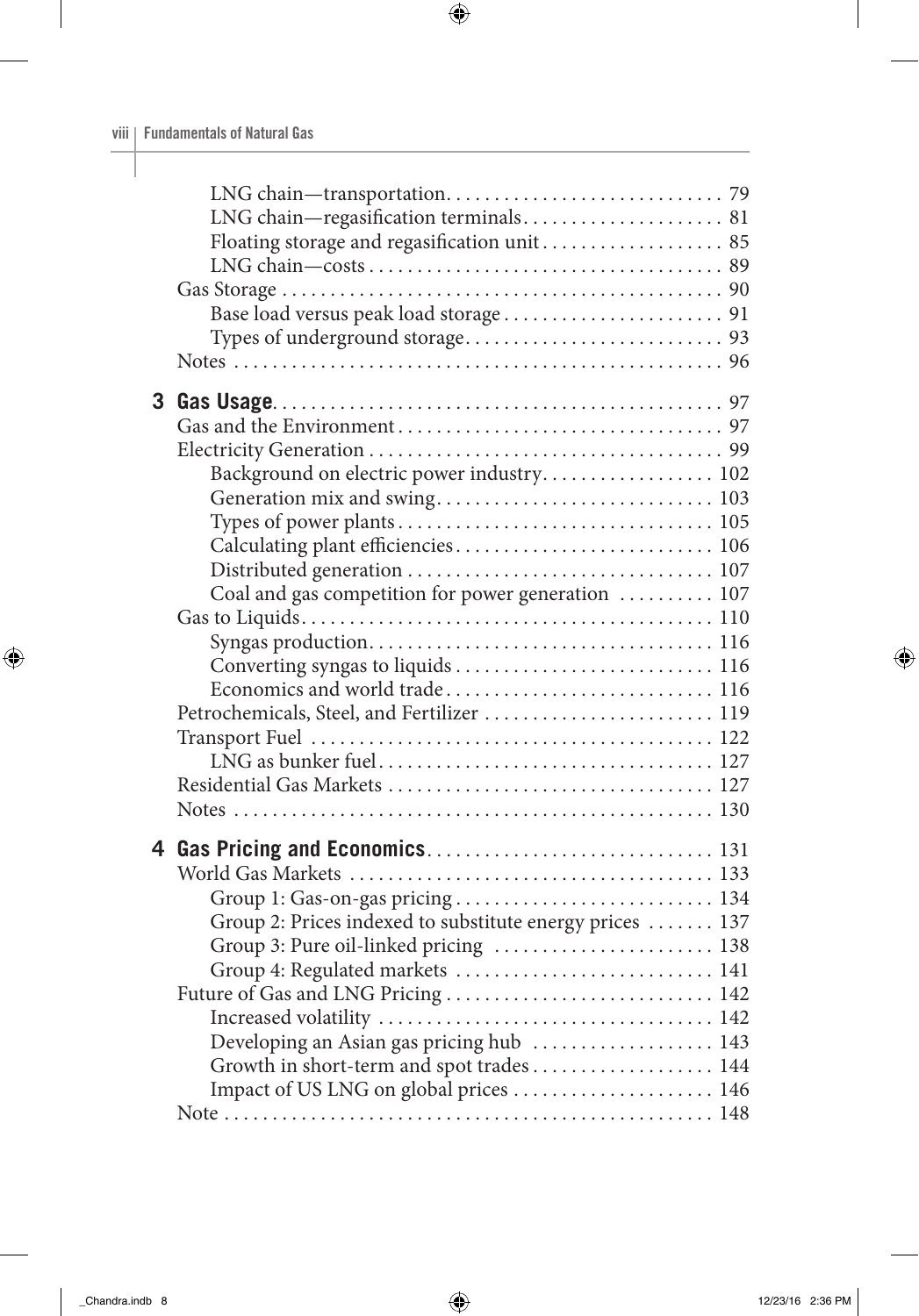|                                          | 5 Contracts and Project Development  149             |  |  |  |
|------------------------------------------|------------------------------------------------------|--|--|--|
|                                          |                                                      |  |  |  |
|                                          | Exploration and production contracts 150             |  |  |  |
|                                          | Gas sales and transportation contracts 154           |  |  |  |
|                                          |                                                      |  |  |  |
|                                          | LNG sales and purchase agreements  159               |  |  |  |
|                                          | LNG project commercial structures 161                |  |  |  |
|                                          | Important features of LNG sales and purchase         |  |  |  |
|                                          |                                                      |  |  |  |
|                                          |                                                      |  |  |  |
|                                          |                                                      |  |  |  |
|                                          | Project development stages  174                      |  |  |  |
|                                          | Why do some LNG projects fail?  180                  |  |  |  |
|                                          |                                                      |  |  |  |
| 6.                                       |                                                      |  |  |  |
|                                          | Growth in Pipeline and LNG Activity 183              |  |  |  |
|                                          | Global abundance of gas reserves  183                |  |  |  |
|                                          |                                                      |  |  |  |
|                                          | Desire to supplement oil reserves  184               |  |  |  |
|                                          | Declining European and Asian production coupled with |  |  |  |
|                                          | increasing domestic demand  184                      |  |  |  |
|                                          |                                                      |  |  |  |
|                                          |                                                      |  |  |  |
|                                          | Larger and more expensive LNG projects  187          |  |  |  |
|                                          |                                                      |  |  |  |
|                                          |                                                      |  |  |  |
|                                          |                                                      |  |  |  |
|                                          |                                                      |  |  |  |
|                                          |                                                      |  |  |  |
|                                          | The Future of Natural Gas Trade  220                 |  |  |  |
|                                          |                                                      |  |  |  |
|                                          |                                                      |  |  |  |
|                                          |                                                      |  |  |  |
| Appendix B: LNG Contracts Schematic  229 |                                                      |  |  |  |
|                                          |                                                      |  |  |  |
|                                          |                                                      |  |  |  |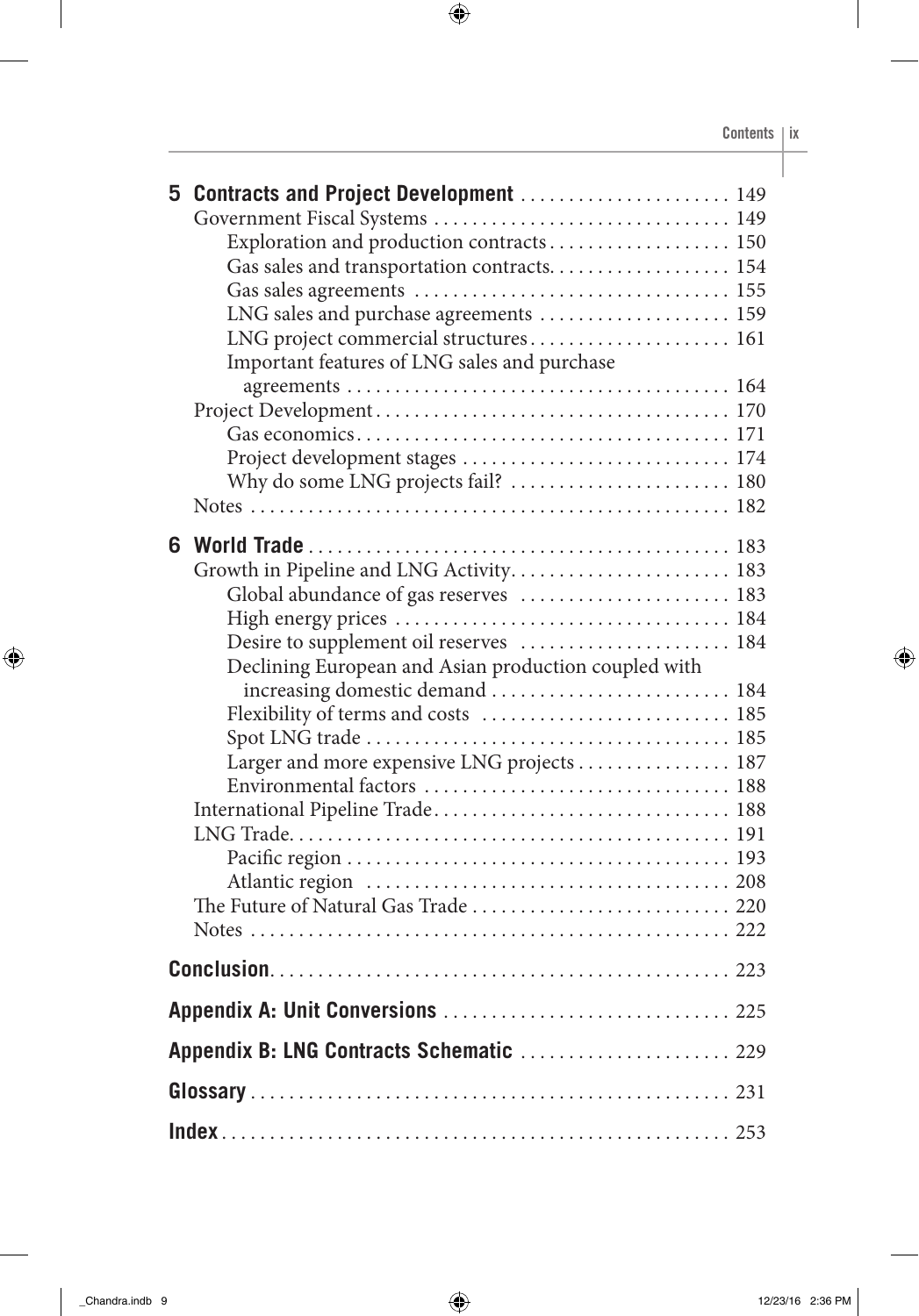*Chapter* |

1

## The Basics

## **Introduction**

Natural gas, called "the prince of hydrocarbons," is the fastest growing energy source in the world. As the most flexible of all primary fossil fuels, it can be burned directly to generate power and heat, converted to diesel for transportation fuel, and chemically altered to create a plethora of useful products including liquid vehicle fuels, fertilizer, chemicals, and plastics. Best of all, it can do all of this at competitive costs and from a plentiful supply and emits considerably fewer harmful pollutants than other fuels.

Gas was not always viewed in such high regard. It was something to avoid and safely dispose of during the search for more valuable crude oil. Numerous gas reserves around the world remained unexploited because local markets were undeveloped, and limited technology made transportation to more distant markets difficult. Unlike oil and coal, natural gas cannot simply be loaded on a ship or train for transportation from its source to the consumer. Transportation of gas requires the use of expensive pipelines, which are uneconomical over large distances, or of complicated conversion systems that cool the gas into liquid form, compress the gas to higher pressures, or modify its chemical composition to allow conversion into other products. Technology advances and declining costs have finally allowed gas to economically overcome these challenges to become the fuel of the future.

Worldwide consumption of natural gas is forecast to almost double over the next 15 years.<sup>1</sup> The developing economies of Asia, Latin America, and Africa, which have only recently discovered the magic of natural gas, will show the highest growth rates. The greatest potential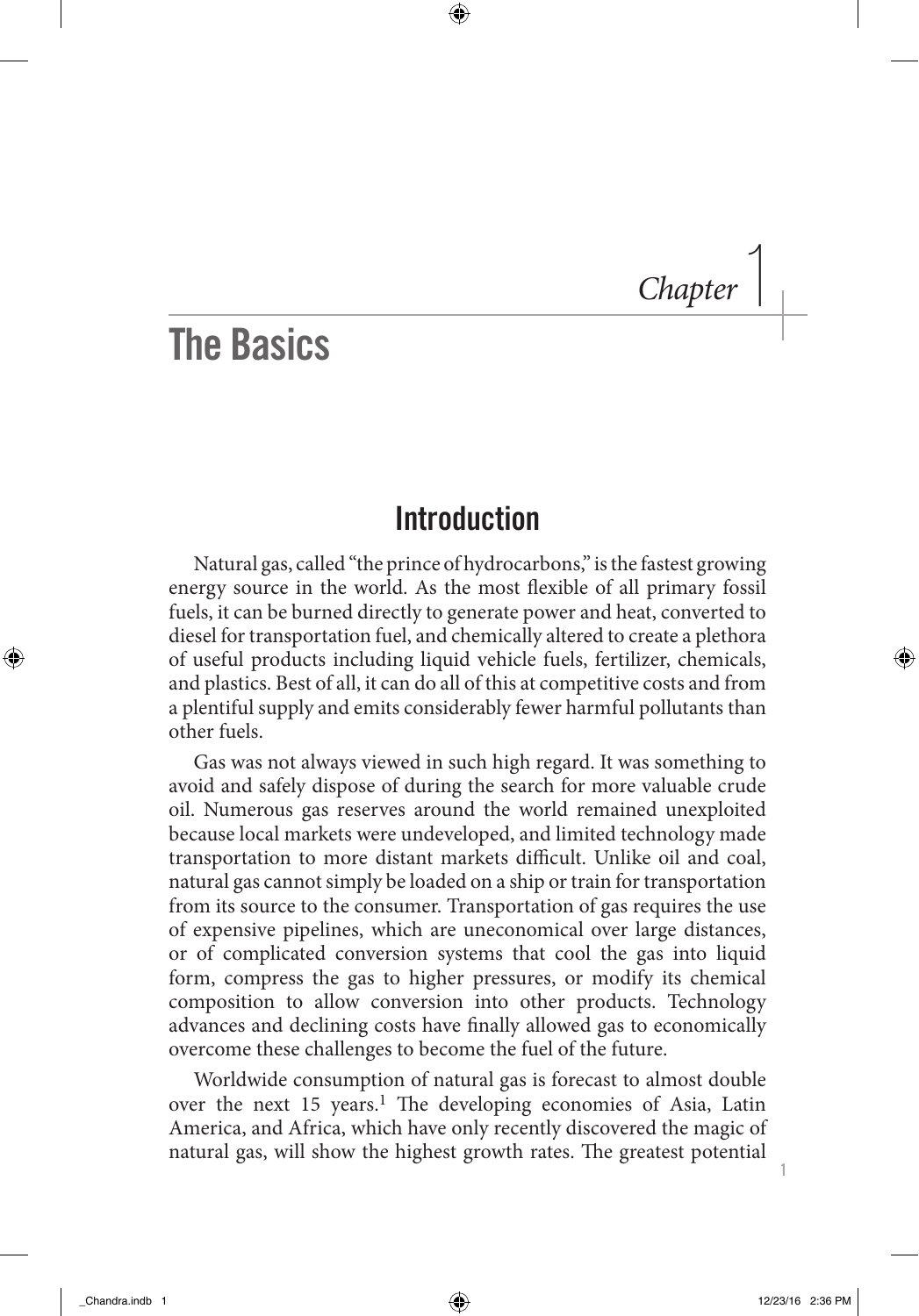not strict enough with this definition and use the terms resource and reserve interchangeably.

The Society of Petroleum Engineers (SPE) approved a system that is a commonly accepted standard for classifying reserves as *proved*, *probable*, and *possible* (fig. 1-13).



Fig. 1–13. Categories of reserves

*Proved reserves* are quantities of petroleum that can be estimated with reasonable certainty to be commercially recoverable from known reservoirs under current economic conditions, operating methods, and government regulations. There should be a 90% probability that the quantities actually recovered from the reservoir will equal or exceed this estimate. Generally, proved reserves have known reservoir characteristics supported by actual or specific production tests and are commercial in the current economic climate. In some instances, proved reserves are assigned on the basis of specific data, such as well logs and core analysis, and are analogous to reservoirs in the same area that are producing.

Proved reserves, also called *1P* or *P reserves*, can be further classified as developed and undeveloped. *Proved developed reserves* are expected to be produced from existing wells and infrastructure. *Proved undeveloped reserves* (PUDs) are located near an existing infrastructure, and it is reasonably certain that they will be developed in the future, requiring additional investments to ensure their production.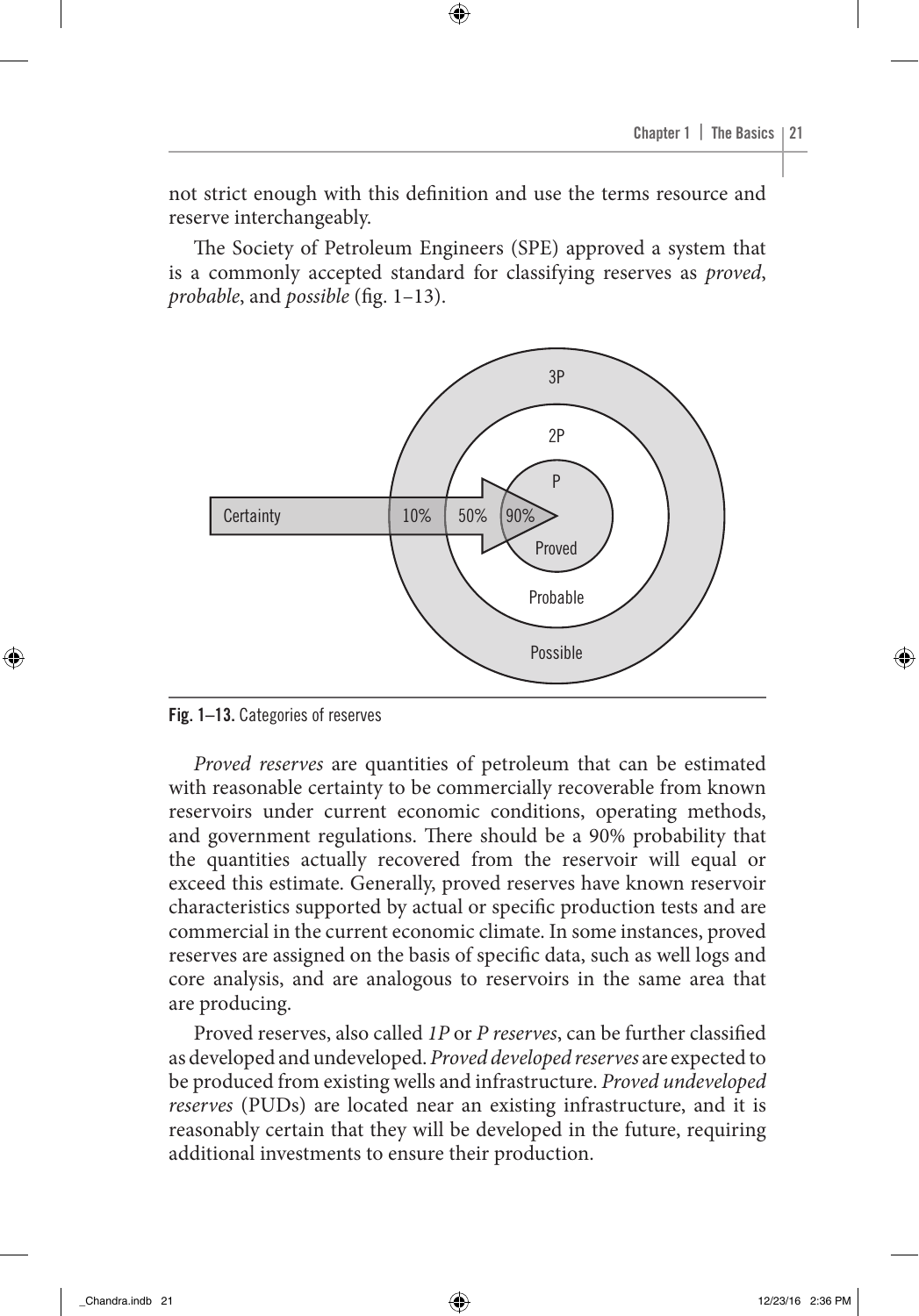Australia is home to the only LNG projects based on CBM reserves. In other countries, CBM gas is typically injected into the natural gas network or is used to generate power close to fields. Supplying the three Eastern Australian CBM-to-LNG projects with current total capacity of 24 million metric tonnes annually (MTA) requires hundreds of CBM wells to be drilled every year for the life of the LNG project. Even though the wells are generally less deep and simpler to produce than conventional wells, the scale of this effort raises significant project risks. Because CBM reservoirs are not homogeneous, well designs have to be tailored to each location, and future well costs are not easy to estimate. For example, the 8-MTA GLNG project in Australia requires gas from more than 500 wells, plus a further 800 wells, drilled over 20 years to produce 5 tcf of feed gas. By contrast, a conventional LNG project of similar size, such as Pluto LNG in Western Australia, is expected to receive all its feed gas from only five or six wells, with one or two additional wells every 5–10 years.

Because of the ongoing well drilling and completion expense, CBM-to-LNG projects are more exposed to volatile LNG prices than conventional gas-based LNG projects, whose major expenses occur only in the early years of plant operation. In addition, CBM drilling results and volumes of waste water produced are not as consistent and predictable as project sponsors claim. Thus, the level and expense of the ongoing well drilling requirement is a "wildcard" that has to be absorbed in the project economics. Importantly, a large portion of the profits of most LNG projects comes from NGL (LPG and condensates) production. CBM-to-LNG projects do not get this benefit because CBM feed gas is dry.

## Shale gas

Shale gas refers to natural gas reservoir contained within layers of fine grain clay and siltstone rocks commonly referred to as *shale*. Shale is the earth's most common sedimentary rock, rich in organic carbon but characterized by relatively high porosity but ultralow permeability. Permeability refers to the ability of the rock to allow gas to flow, so gas trapped in these reservoirs is difficult, if not impossible, to produce without artificially increasing its permeability. Gas can flow via natural fractures within the rock, or else fractures must be artificially created.

As shown in figure 1–31, shale reservoirs often have permeabilities similar to those of granite rocks—the same materials used, because of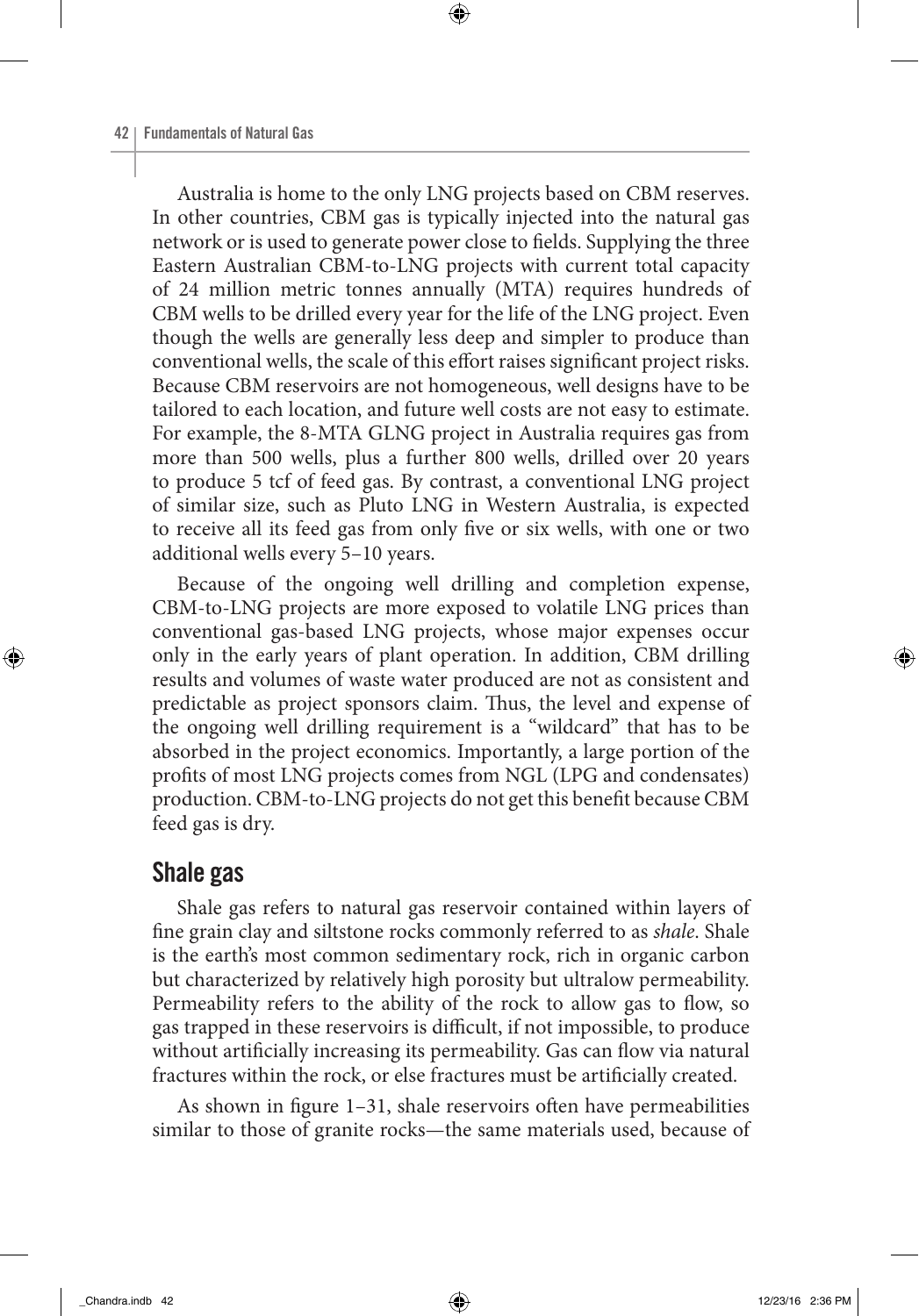Contact with seawater in warmer climates or heated water in colder climates keeps the heat exchangers warm. Large volumes of seawater are kept flowing through the system to avoid ice buildup on the panels. If water must be heated, costs increase as 1.5%–3% of throughput energy goes to fuel the water heater system. Much as boil-off from LNG ships provides fuel for the propulsion of the ship, boil-off from the regas terminal storage tanks can be used as fuel for the vaporizers and pumps. Warm water may also be sourced from neighboring power plants, utilizing its discharged by-product, if available.



Fig. 2–14. Typical LNG storage tank

Locating regas facilities can be difficult, especially in high-density areas such as Japan and Europe. LNG regas ports require deepwater access, sufficient land to build tanks and other facilities, and connections to local gas grids. The perception, not based on facts, is that LNG facilities are polluting, will destroy real-estate values, or are safety hazards. In reality, if a leak occurred, LNG would rapidly convert to methane and rise above the immediate area. Methane derived from LNG is extremely pure, with no harmful impurities such as lead or sulfur. Additionally, if the gas did combust, it would probably not explode, because neither LNG nor the resulting methane is stored or transported under high pressure and the cold temperatures make combustion difficult.